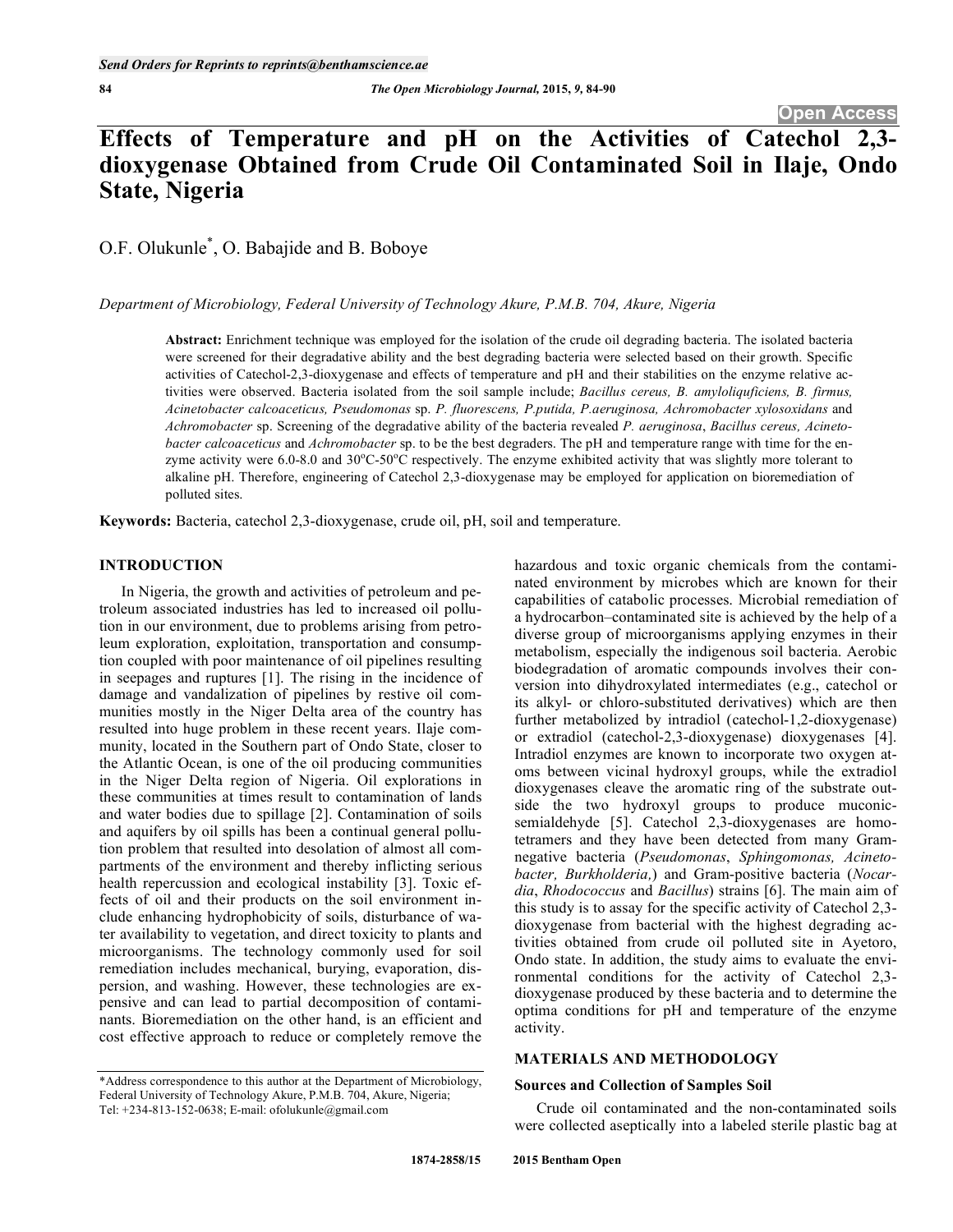Ayetoro, Ilaje Local Government Area of Ondo State. Bonny-light crude oil was obtained from Nigeria National Petroleum Commission (NNPC) Bayelsa State.

#### **Isolation and Selection of Oil Degrading Bacteria**

Soil samples (2g) were suspended in 98 ml of Bushnell Haas broth supplemented with 1% v/v crude oil and were incubated at  $30^{\circ}$ C for 7 days. After which UV spectrophotometer was used to determine the optical density at 600nm at 24 hours interval. After one week, 1 ml of each suspension from the enrichment process was serially diluted and 1ml from $10^{-4}$  aliquot was seeded into Bushnell Haas agar plates and was incubated at 30°C for 48hrs. Pure colonies of each isolates were obtained by streak plate method on nutrient agar plates and were incubated at  $30^{\circ}$ C overnight, and were stored on agar slant.

# **Characterization and Identification of the Isolates**

The morphological characteristics (colony colour, size, elevation and shape) of the colonies were observed, Gram staining and biochemical tests (starch hydrolysis, casein hydrolysis, H2S production, catalase test, oxidase test, methyl red, Voges Proskauer (MR-VP), citrate utilization and sugar fermentation) were performed [7-9], and were identified [10].

# **Characterisation of the Degradation Potential**

Bacterial inoculum (1ml) was transferred into 5ml Bushnell-Hass medium and was supplemented with 1ml of crude oil as the carbon source, incubated at 30°C at 170 rpm in shaker incubator for a period of 7days. The growth was monitored through culture densities, by taking the O.D readings daily at 600nm against Bushnell Haas medium as blank.

# **Medium and Culture Conditions**

LB medium (5g/l yeast extract, 10g/l casein peptone, 10g/l Nacl,) pH 7.0 was used to grow the isolates. The bacteria inocula (10%) from LB culture were then transferred to 1000ml of freshly prepared mineral salts medium {2.75g/l of K2HPO4, 2.225g/l of KH2PO4, 1.0g/l of (NH4)2SO4, 0.2g/l of Mgcl<sub>2</sub>.6H<sub>2</sub>0, 0.1g/l of Nacl, 0.02g/l of Fecl<sub>3</sub>.6H<sub>2</sub>O and 0.01g/l of Cacl<sub>2</sub>} pH 7.0, supplemented with 1% v/v crude oil. The medium were incubated at 30°c on a rotary shaker at 200rpm.

# **Preparation of Crude Cell Extract and Protein Determination**

After centrifugation at  $5000xg$ , 10min at  $4^{\circ}$ C, bacterial supernatant were suspended in the lysis buffer (50mM Tris phosphate pH 8.0, 1% glycerol for the stabilization of the protein and prevention of aggregation, and 0.1% Triton X-100 for the prevention of aggregation of hydrophobic and membrane proteins). Total protein concentrations in cell extracts were determined with BSA (bovine serum albumin) as a standard [11, 12].

# **Determination of Catechol-2,3-Dioxygenase Activity**

Meta-Cleavage dioxygenase activity was assayed by monitoring the increase in absorbance at the corresponding wavelength of the meta-cleavage product with a DU800 spectrophotometer (Beckman Coulter, Inc., USA) equipped with a thermo-controlled cuvette holder. The pH of the buffer used in this study was adjusted at  $30^{\circ}$ C. The reaction mixtures contained 2ml of 50mMol Tris- HCL buffer (pH 7.5), 6ml distilled water, 0.2ml cell free extract. The contents were mixed by inversion and 0.2ml catechol was added. The increase in absorbance at 375nm caused by the formation of the reaction product 2-hydroxymuconic semialdehyde was monitored. One unit of the specific activity is defined as the amount of enzyme that converts  $1.0\mu$ l of meta-cleavage product per minute at  $30^{\circ}$ C.

# **pH and Temperature Optima of Catechol 2,3- Dioxygenase**

The effect of pH on catechol-2,3-dioxygenase activity was determined by measuring the activity at 30°C over the pH range of 3.0-12 using the following buffers: 50mM sodium acetate (pH 3.0 to 5.0), 50mM phosphate (pH 6.0 and 7.0), 50mM Tris- HCl (pH8.0 and 9.0) and 50mM carbonate (pH 10 and 12).

The optimum temperature was determined by assaying the enzyme activity at various temperatures (30-80°C) in 50 mM Tris/HCl buffer (pH 8.0). The enzyme and substrate solutions were pre-incubated, mixed and the enzymatic reaction was then carried out.

# **Determination of Thermal and pH Stability of Catechol-2,3–Dioxygenase**

The thermal stability of the enzyme was determined by incubating the enzyme and enzymatic reaction mixtures within the temperature range of 40°C to 60°C for 60 min and measuring the activity at 5 minutes interval of incubation at the same temperatures.

pH stability of catechol-2,3-dioxygenase was determined by dissolving and mixing equal volume of enzymes with equal volume of different buffers and allowing the mixture to stand for the period of five minutes which was followed by the measurement of the enzyme's activity at every one hour interval for the period of five hours.

#### **Statistical Analysis**

The statistical analysis was performed using Microsoft office Excel 2007 for calculating mean, standard deviation and standard error.

# **RESULTS**

The optical density at  $OD_{600nm}$ ) of the crude oil contaminated soil varied between 0.04 and 2.55 while that of the non-contaminated soil was between 0.01 and 0.52.

# **Characterization and Identification of the Isolates**

The results of the morphological and biochemical analyses of bacterial isolates from the soil sample with bonny light crude oil, revealed ten bacterial strains namely; *Bacillus cereus, Bacillus firmus, Bacillus amyloliqufaciens, Acinetobacter, Pseudomonas* sp. *Pseudomonas floresens, Pseudomonas putida, Pseudomonas aeruginosa, Achromobacter* sp. and *Achromobacter xylosoxidans.*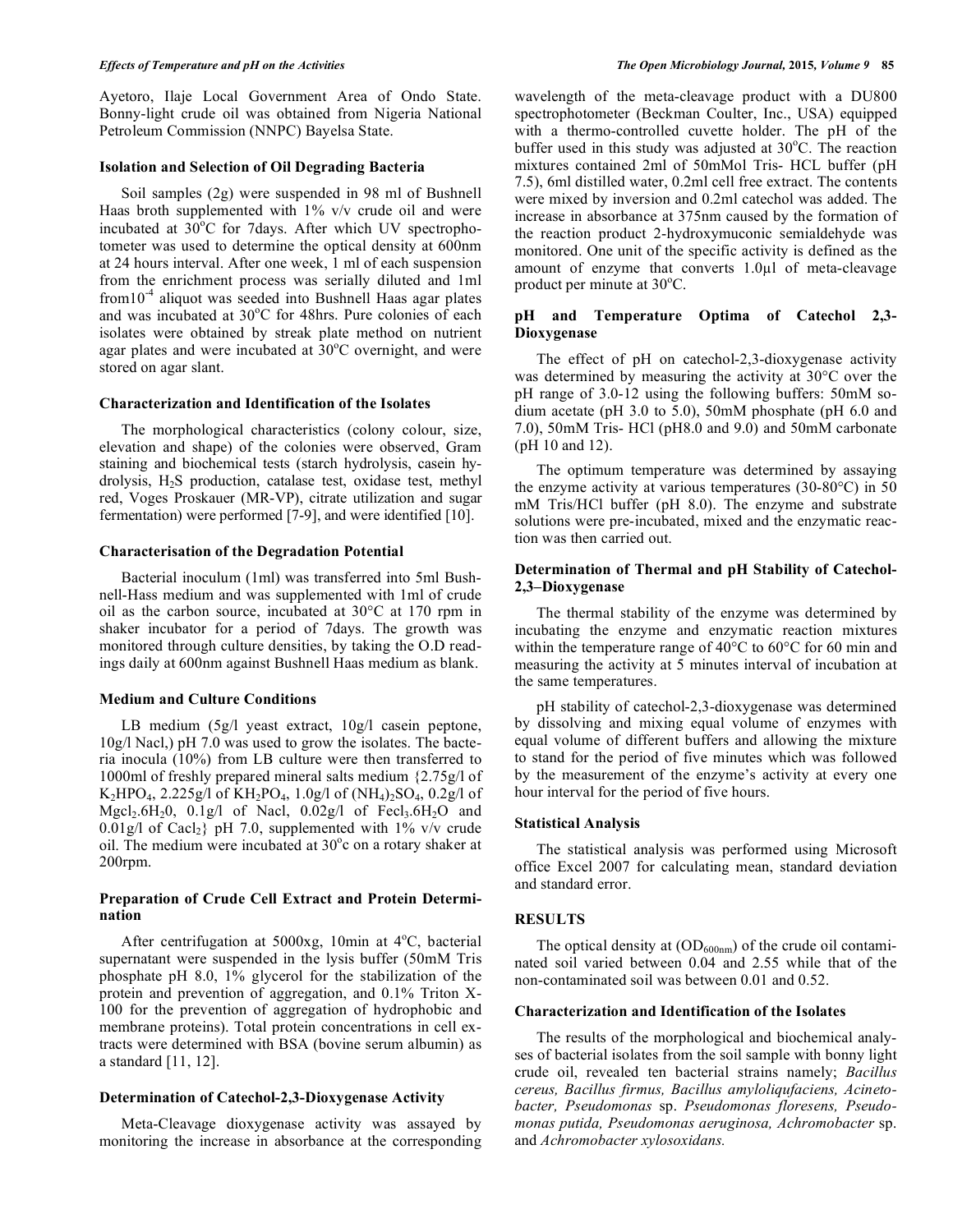

**Fig. (1).** Isolation and selection of oil degrading bacteria from soil samples, **Legends:** CS- contaminated soil; NS- Non- contaminated soil.



**Fig. (2).** Degradation potentials of the bacterial isolates on crude oil.

#### **Characterization of the Degradation Potential**

Fig. (**2**) shows the degradation abilities demonstrated by the bacterial isolates during their growth on crude oil as their sole carbon and energy source. The results revealed that *Pseudomonas aeruginosa*, *Bacillus cereus, Acinetobacter calcoaceticus* and *Achromobacter* sp. were characterized by rapid initial growth phase within 24 hours and their optimum OD values were observed on the 5th day. The result showed that the four bacterial isolates maximally utilized the hydrocarbon. On the other hand, the other bacterial isolates ultilized the hydrocarbon differently with *Pseudomonas putida* and *Achromobacter xylosoxidans* having lower growth rate. Hence, the four bacterial isolates with the best degradative abilities on crude oil based on visual observation for turbidity are the most efficient isolates, and were selected for further study.

# **Catechol-2,3-Dioxygenase Activity**

As shown in Fig. (**3**), the absorbance at 375nm which corresponds to the enzyme activity of the four isolates. *B.cereus* has the highest activity of 122.57  $\mu$  mg<sup>-1</sup> protein; *Acinetobacter calcoaceticus* had activity of 105.32  $\mu$  mg<sup>-1</sup> protein. While the assay of catechol 2,3-dioxygenase (C23O) from *Pseudomonas aeruginosa,* showed the utmost activity of (126.835  $\mu$  mg<sup>-1</sup> protein) with *Achromobacter* sp. having the lowest activity of 102.10  $\mu$  mg<sup>-1</sup> protein.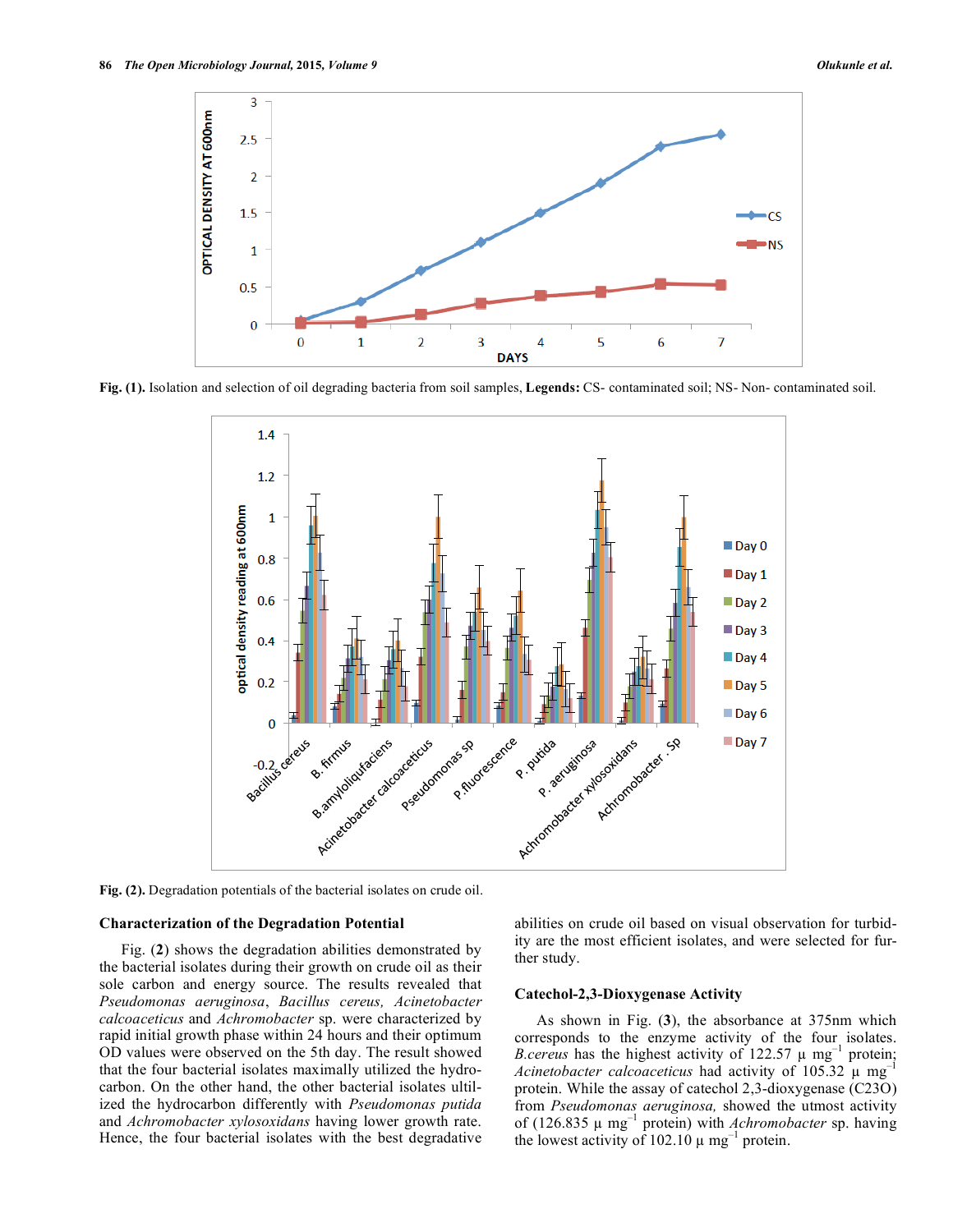

**Fig. (3).** Activity of Catechol- 2,3-dioxygenase from some bacteria isolates.

# **Effect of Temperature and Thermal Stability on the Activity of Catechol 2,3-dioxygenase**

The temperature optimum of the reaction rate of catechol 2,3-dioxygenase (C23O) from *Pseudomonas aeruginosa* and *Achromobacter* sp. were estimated to be at 40°C (Fig. **4**). Catechol 2,3-dioxygenase isolated from *Acinetobacter calcoaceticus* as well as *Bacillus cereus* showed the highest activity at 30°C. Fig. (**5**) revealed that the enzyme from all the bacteria were thermally stable at 40°C.While, *Pseudomonas aeruginosa* and *Achromobacter* sp*.* were also partially stable at 50°C. However, their relative activities decreases drastically from 50°C to 80°C with time course during which denaturalization of the enzyme had occurred.



**Fig. (4).** Effect of Temperature Catechol 2,3-dioxygenase from some bacterial isolates.

# **Effect of pH and its Stability on the Activity of Catechol-2,3-dioxygenase**

The activity of catechol 2,3-dioxygenase for most of the bacteria were dormant at pH 3.0 and 12 (Fig. **6**) while they all showed slight activity within the pH range of (4.0 to 5.0) and (10 to 11), On the other hand, *Bacillus cereus* showed slight activity at pH 3.0 and it also had significant activity at pH 4.0 to 5.0. Catechol-2,3-dioxygenase from *Bacillus cereus* exhibited its highest activity of 100% at pH 8.0 which means it is slightly more tolerant to alkaline pH and was still 20% active at pH 9.0 (Fig. **6**). Catechol 2,3-dioxygenase obtained from the other three bacterial isolates exhibited activity that is more tolerant to neutral pH and they had lost about 95% of their original relative activity under acidic condition (pH 4.0 to 5.0), and about 55% at pH 9.0 and no activity was observed at pH 12. The pH stability of Catechol-2,3-dioxygenase from *B. cereus* showed that, it was only partially stable at pH 7.0 while, *Acinetobacter* was also partially stable at pH 6.0 and 7.0 (Fig. **7**). However Catechol 2,3-dioxygenase from *Pseudomonas* wa*s* partially stable at pH 6.0, but was stable at pH 7.0. The Catechol-2,3 dioxygenase from *Achromobacter* sp. exhibited the highest stability at pH 7.0, while it was partially stable at pH 6.0 and 8.0 with relative activity during the entire time course. The pH stability decreases with incubation period for most of the isolates.

# **DISCUSSION**

The quality of life is being eroded in the affected area due to the ill effect of oil exploitation. The inhabitants of the oil producing areas of Ilaje local Government Area of Ondo State, which depends on the rivers and farmlands for their livelihood, are suddenly ensnared in a desolated environment that could no longer provide them with relief [13].

This study shows that there was increase in hydrocarbondegrading bacteria obtained from the contaminated soil. According to [14], it was reported that hydrocarbon degraders in unpolluted environments, usually represent less than 0.1% of the microbial community while in crude-oil polluted environments they constitute up to 100% of the viable microbes which corroborates with the result obtained in Fig. (**1**). The results obtained from the taxonomic characterization of the isolates revealed different groups of bacterial genera: *Pseudomonas, Bacillus, Acinetobacter and Achromobacter.*  Members of the above mentioned genera have been reported by many scientists as organisms which utilize hydrocarbons as their source of carbon and energy [2, 15-17]. The extreme optimum crude oil degradative ability of *Pseudomonas aeruginosa* compared to other bacterial isolates from the result is supported by the reports of [17, 18]. In their study, *Pseudomonas* sp. are shown to be the most common aerobic soil bacteria which possess diverse aliphatic and aromatic hydrocarbon degradative genes, most of which have been shown to be plasmid-borne. On the other hand, the degrading ability observed in *Bacillus* sp.in this study has also been reported by [18] as bacteria that have high capacity for crude oil degradation. *Bacillus* sp. was also observed as the predominant isolates of all the crude oil utilizing bacteria from a study on polluted soil samples and it was postulated that *Bacillus* species are more tolerant to high levels of hydrocarbons in soil due to their resistant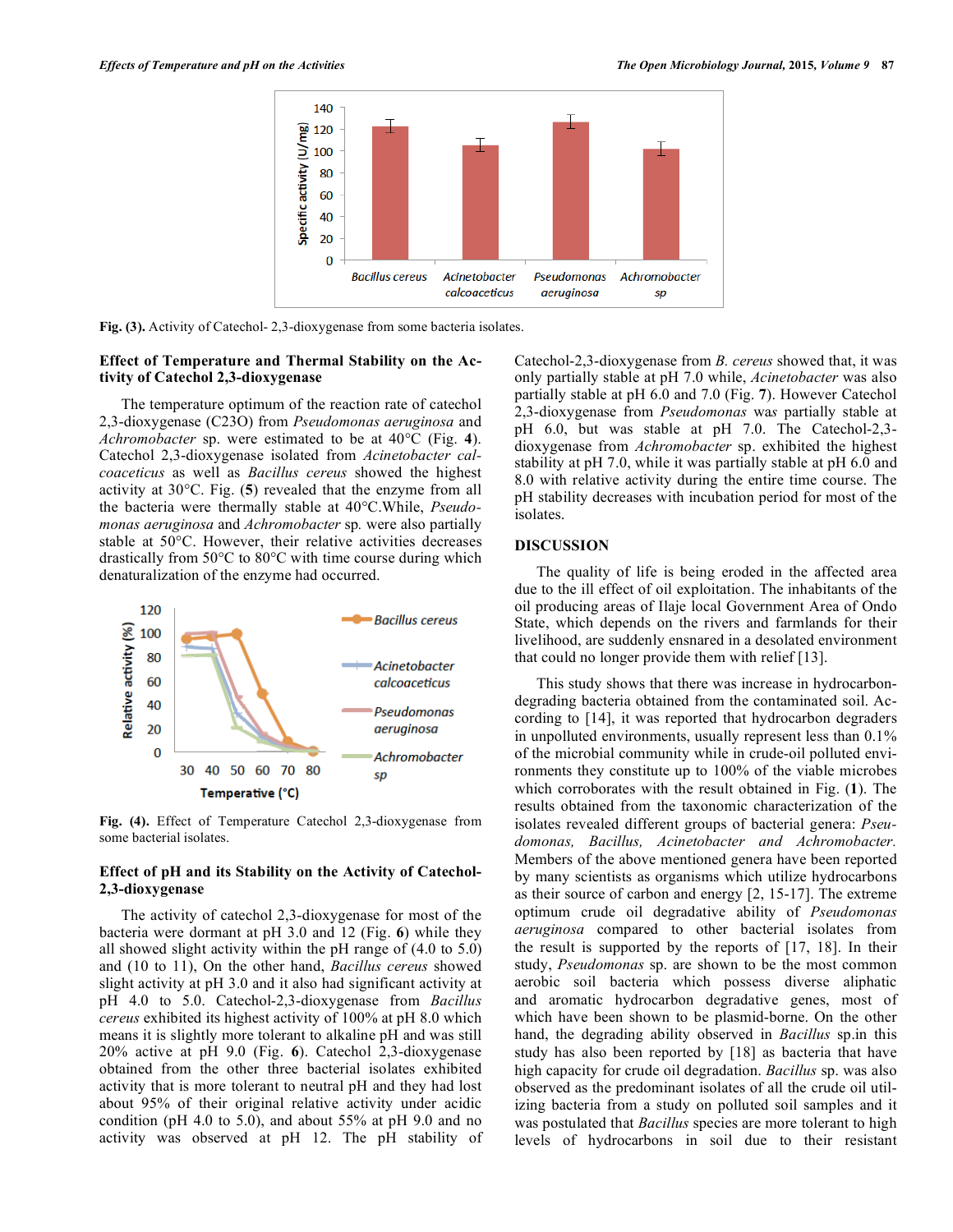

**Fig. (5).** Thermal stability of Catechol-2,3-dioxygenase activity.



**Fig. (6).** Effect of pH on activities of Catechol-2,3-dioxygenase.



**Fig. (7).** pH stability of Catechol-2,3-dioxygenase activity.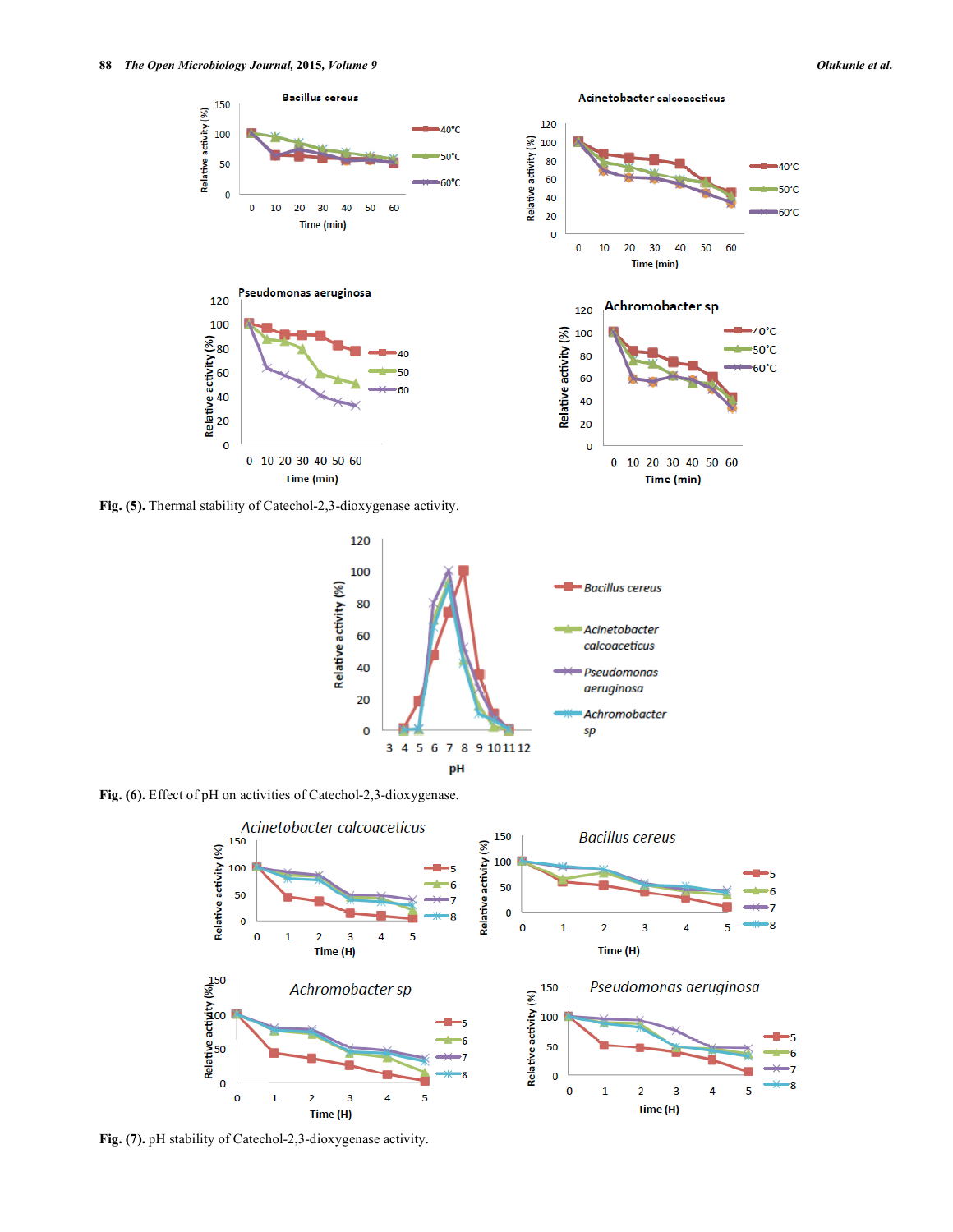endospores [19]. It is conceived that the isolated organisms should have catabolic enzymes for definite biodegradation in the presence of diverse Petroleum hydrocarbons. The obtained results (Fig. **3**) from activities of catechol 2,3 dioxygenase (C23O) from the isolates revealed *Pseudomonas aeruginosa* with an outstanding activity than the other bacterial isolates. This reflects why the organism shows good growth on crude oil. In this study, the variation found in the result of C23O activity, has also been described by [20, 21] in their findings that enzymatic activity of diverse bacterial strains differ over wide ranges; which might be due to the heterogeneity of enzyme structure. The effects of temperature and pH on the activity of catechol 2,3-dioxygenase were determined in this study as they are important factors influencing the biodegradation of PAH by microorganisms. Enzyme activity depends on temperature [22], and optimum temperature for most enzymes could be linked to the temperature of the environment in which microorganisms were isolated [23]. The optimum temperature observed for catechol 2,3-dioxygenase in this study (Fig. **7**) was within the range of 30°C to 50°C, with only *Bacillus cereus* showing its optimum extracellular activity at 50°C. This agrees with the investigation done by [24], who determined the optimum temperature for the activity of the enzyme C23O as 50°C from *Bacillus stearothermophilus.* However, many enzymes exhibit higher activity at a temperature at which they are unstable [25]. Catechol 2,3-dioxygenase isolated from *Pseudomonas aeruginosa* in this study were optimally active at 30°C and 40°C, which coincides with [26] who reported catechol 2,3-dioxygenase isolated from *Pseudomonas strains ZJF08 and S-47* to be optimally active at 40°C and within 30– 35°C, respectively. However, catechol 2,3 dioxygenase isolated from most of the isolates in this study had lost most of their activity within the temperature range of 70°C to 80°C and this result agrees with [22] who reported that at low temperatures the movement of the molecules is slow and no activity is required to convert the substrate into a product, while at higher temperatures, the thermal movement of the molecules is too high to ensure enzyme conformation, thus causing their denaturation and activity loss. While the thermal stability of catechol 2,3-dioxygenase was found to be within the range of 30°C to 40°C for most of the isolates (Fig. **6**). According to [27], it was postulated that temperature had influence by increasing both microbial activity and PAH solubility, and established the rate of degradation to reduce at temperature above 30°C. This indicates the adverse effect of high temperature on cells. The way that enzymes respond to temperature and pH is important in many areas of biotechnology. Enzyme activity affected in several ways by hydrogen ion concentration [22]. One way to be considered is that catalytic reaction requires by this enzyme, with particular catalytic groups in an ionized or non-ionized state, to react with the substrate without modification in its active conformation and the enzymes stability. Consequently, it does not drastically reduce its activity. The specific activity of pH was highest for all four isolates (Fig. **7**) at pH 7.0 except for *Bacillus cereus* that had its optimum relative activity at pH 8.0. This result is in accordance with reports from literature that the pH optimum for this enzyme ranges from 5.5 to 8.2 [28, 29].

# **CONCLUSION**

Petroleum degraders have been reported to be endowed with enzyme systems, nutritional capabilities and metabolic activities which enable them to withstand adverse environmental conditions. It is therefore necessary to confirm the isolates that are able to secrete relevant enzymes with highest activity of degrading hydrocarbons. And the degrading ability demonstrated by the microorganisms is a clear indication that they can be used in hydrocarbon degradation. The selected organism have shown their optimum catechol 2,3 dioxygenase activity within the temperature range of 30°C to 50°C during degradation. Hence, thermophilic nature of these bacteria's enzymes could add further advantage for their use in bioremediation of petroleum contaminated soils during dry season.

#### **CONFLICT OF INTEREST**

The authors confirm that this article content has no conflict of interest.

# **ACKNOWLEDGEMENTS**

The authors are grateful to the Department of Microbiology, Federal University of Technology, Akure, Ondo State, Nigeria for the laboratory space.

#### **REFERENCES**

- [1] Okerentugba PO, Ezeronye OU. Petroleum degrading potentials of single and mixed microbial cultures isolated from rivers and refinery effluent in Nigeria. Afr J Biotechnol 2003; 2: 288-92.
- [2] Boboye B, Olukunle OF, Adetuyi FC. Degradative activity of bacteria isolated from hydrocarbon-polluted site in Ilaje, Ondo State, Nig. Afr J Microbiol 2010; 4(23): 2485-90.
- [3] Okoh AI. Biodegradation alternative in the cleanup of petroleum hydrocarbon pollutants. Biotechnol Mol Biol Rev 2006; 1: 38-50.
- [4] Palaniandavar M, Mayilmurugan R. Mononuclear non-hemiron(III) complex as functional models for catechol dioxygenases. Comptes Rendus Chimie 2007; 10: 366-79.
- [5] Viggiani A, Siani L, Notomista E, *et al.* The role of the conserved residues His-246, His-199, and Tyr- 255 in the catalysis of catechol 2,3 dioxygenase from *Pseudomonas stutzeri* OX1. J Biol Chem 2004; 279: 48630-9.
- [6] Wei J, Zhou Y, Xu T, *et al.* Rational design of catechol 2,3 dioxygenase for improving the enzyme characteristic. Appl Biochem Biotechnol 2010; 162: 116-26.
- [7] Fawole MO, Oso BA. Laboratory manual of microbiology. Ibadan, Nigeria: Spectrubooks Limited 2001; p. 127.
- [8] Xiao L, Yang LY, Yin DQ. Environmental Microbiology Experimental Techniques. Beijing: China Environmental Science Press 2004; pp. 19-26, 49-60.
- [9] Cheesbrough M. District Laboratory practice in Tropical Countries; 2<sup>nd</sup> ed. United Kingdom: Cambridge Unipress 2006: p. 143.
- [10] Holt JG, Krieg NR, Sneath, PHA, *et al.* Bergey's Manual of Determinative Bacteriology. Baltimore, USA: William and Wilkins 1994; pp. 729-59.
- [11] Bradford MM. A rapid and sensitive method for the quantitation of microgram quantities of protein utilizing the principle of proteindye binding. Anal Biochem 1976; 72: 248-54.
- [12] Stoscheck CM. Quantitation of Protein. Methods Enzymol 1990; 182: 50-69.
- [13] Celestine A. Hydrocarbon Exploitation, Environmental Degradation and Poverty: The Niger Delta Experience. In: Diffuse Pollution Conference*,* Dublin 2003.
- [14] Sarma PM, Bhattacharya S, Krishnan, *et al.* Degradation of polycyclic aromatic hydrocarbon by a newly discovered enteric bacterium, Leclercia adecarboxylata. Appl Environ Microbiol 2004; 7: 3163-6.